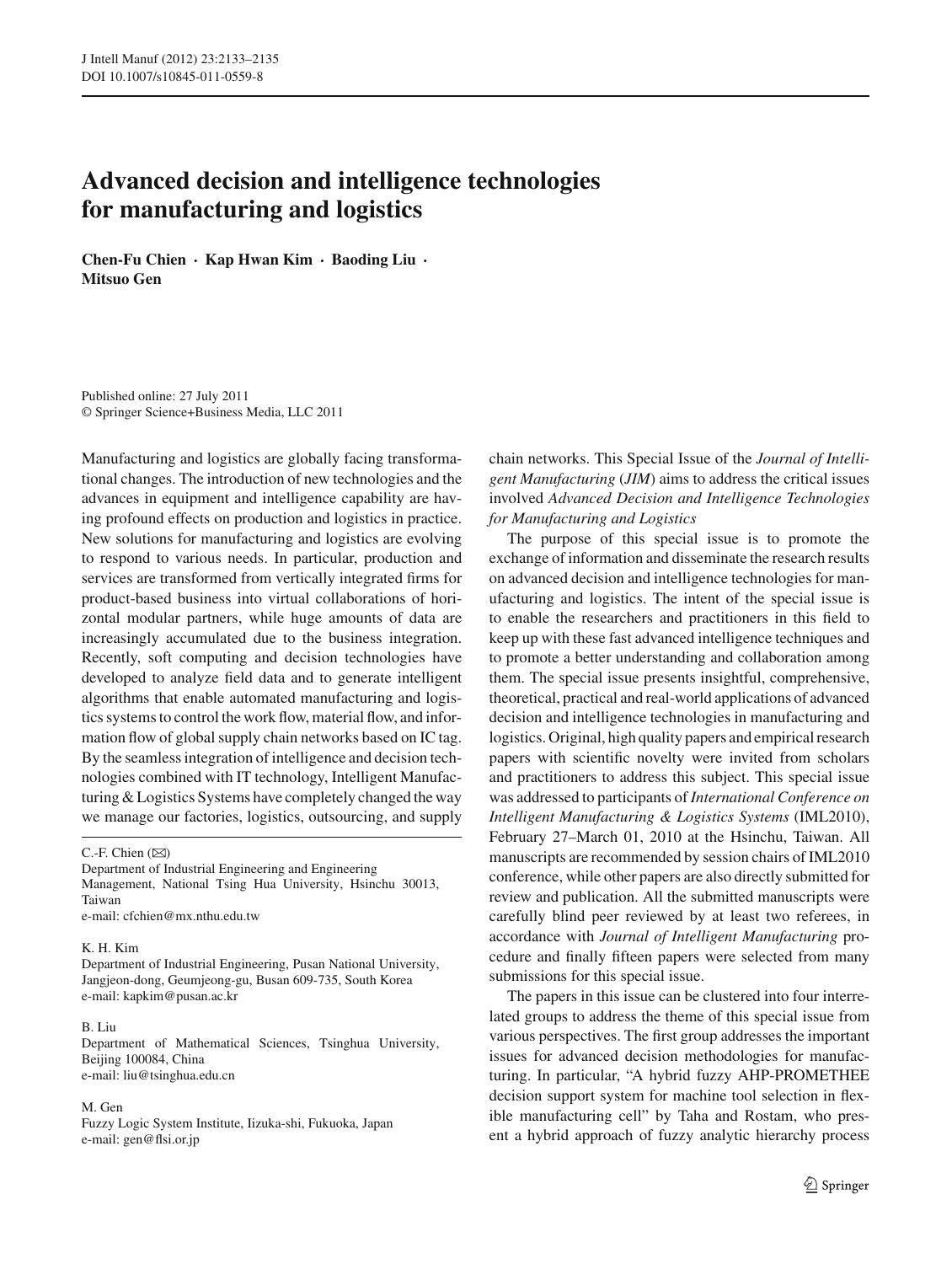(fuzzy AHP) and preference ranking organization method for enrichment evaluation (PROMETHEE) to select the best alternative machine. This study has been applied to computer numerical controlled (CNC) turning centre machine for a flexible manufacturing cell (FMC).

"Mini-max regret strategy for robust capacity expansion decisions in semiconductor manufacturing" by Chien and Zheng is a mini-max regret strategy for capacity planning under demand uncertainty to improve capacity utilization and capital effectiveness for healthy growth in semiconductor manufacturing. The proposed approach considers possible outcomes of the multi-period demand forecasts from sales and marketing teams to minimize the maximum regrets of capacity oversupply and shortage and thus derive a robust capacity expansion plan along with the time. An empirical study conducted in a leading semiconductor company in Taiwan has validated this approach.

"An efficient algorithm for stochastic capacity portfolio planning problems" by Wu and Chuang, investigates the capacity portfolio planning problems under demand, price, and yield uncertainties and models such problems as Markov decision process (MDP) by considering two types of capacity: dedicated and flexible capacity. In order to solve the large stochastic optimization problems, a new heuristic search algorithm (HSA) is developed to reduce computational complexity. Based on the numerical problems generated by experimental design techniques, HSA reduces computational time by at least 30% in large capacity optimization problems.

"Decision-making for the best selection of suppliers by using minor ANP" by Ozaki, Lo, Kinoshita, and Tzeng, describes using Minor ANP to facilitate priority selection of suppliers by irregular ANP with missing values or the non-square matrix. The authors also showed that the missing values in the alternative matrix can be replaced by zeros and the criteria matrix can be derived without using the inverse alternative matrix. The second group focuses on developing meta-heuristic algorithms and applications in logistics and transportation planning.

The second group solves critical problems involved in intelligent logistics with both academic and industrial importance. "Queue-based local scheduling and global coordination for real-time operation control in a container terminal" by Choe, Cho, Park, and Ryu, proposes a queue-based local scheduling and global coordination method to optimize and synchronize the operations of various equipment for maximizing productivity of a container terminal. The results of simulation experiment show significant improvement on the synchronization between yard tractors and stacking cranes under a quay cranes delay.

"Workload-based yard-planning system in container terminals" by Won, Zhang, and Kim, develops an integrated decision-making framework for the yard-planning and simul-

taneously considers various resources such as storage space, yard cranes, and traffic area in the container terminals. The yard-planning is extended to integrate with crane development.

"A berth allocation planning problem with direct transshipment consideration" by Liang, Hwang, and Gen, introduces the Berth Allocation Planning (BAP) problem by considering the transshipment of ship to ship and formulates a mathematical model with different number of Quay Cranes (QCs) in the berth. A hybrid multistage operationbased Genetic Algorithm (h-moGA) with a priority-based encoding method is proposed for solving BAP problem. The computation experiment reveals that direct transshipment is better when the time gap between two ships is rather small and the quantity of transshipment is large, and then the service time can be reduced.

"Retailing policy for perishable item sold from two bins with mixed issuing policy" by Han, Oh, and Hwang, develops a mathematical model involving Last-In-First-Out (LIFO) and First-In First-Out (FIFO) issuing policy to maximize the retailer's profit, and a solution procedure based on Tabu search is applied to solve problems. A numerical example is used for validation, and a sensitivity study is performed in the practical cases.

"Design of an improved quantum-inspired evolutionary algorithm for a transportation problem in logistics systems" by Wang, Kowk, and Ip, extends the standard of Quantum-Inspired Evolutionary Algorithm (QEA) by combining its principles with some heuristics methods, which is applied to optimize the vehicle routing problem with time windows (VRPTW). Their computational result of the simulation problem shows that IQEA can achieve a relatively optimal solution.

The third group focuses on complex challenges in modern production facilities for manufacturing scheduling and production planning. In particular, scheduling is one of the most important fields in advanced planning scheduling (APS) for manufacturing optimization. "Network modeling and evolutionary optimization for scheduling in manufacturing" by Lin, Hao, Gen, and Jo, proposes a multi-section evolutionary algorithm for the scheduling models formulated by network modeling. In their study, the auto-scheduling in the manufacturing system and service-oriented evolutionary computation architecture (SoECA) software is introduced to improve evolutionary computation's availability.

"A novel bi-vector encoding genetic algorithm for the simultaneous multiple resources scheduling problem" by Wu, Hao, Chien, and Gen, develops a genetic algorithm (bvGA) incorporating a novel bi-vector encoding method representing the chromosomes of operation sequence and seizing rules for resource assignment in tandem. Their experiment study reveals that computation time and solution quality can be improved by using bvGA.